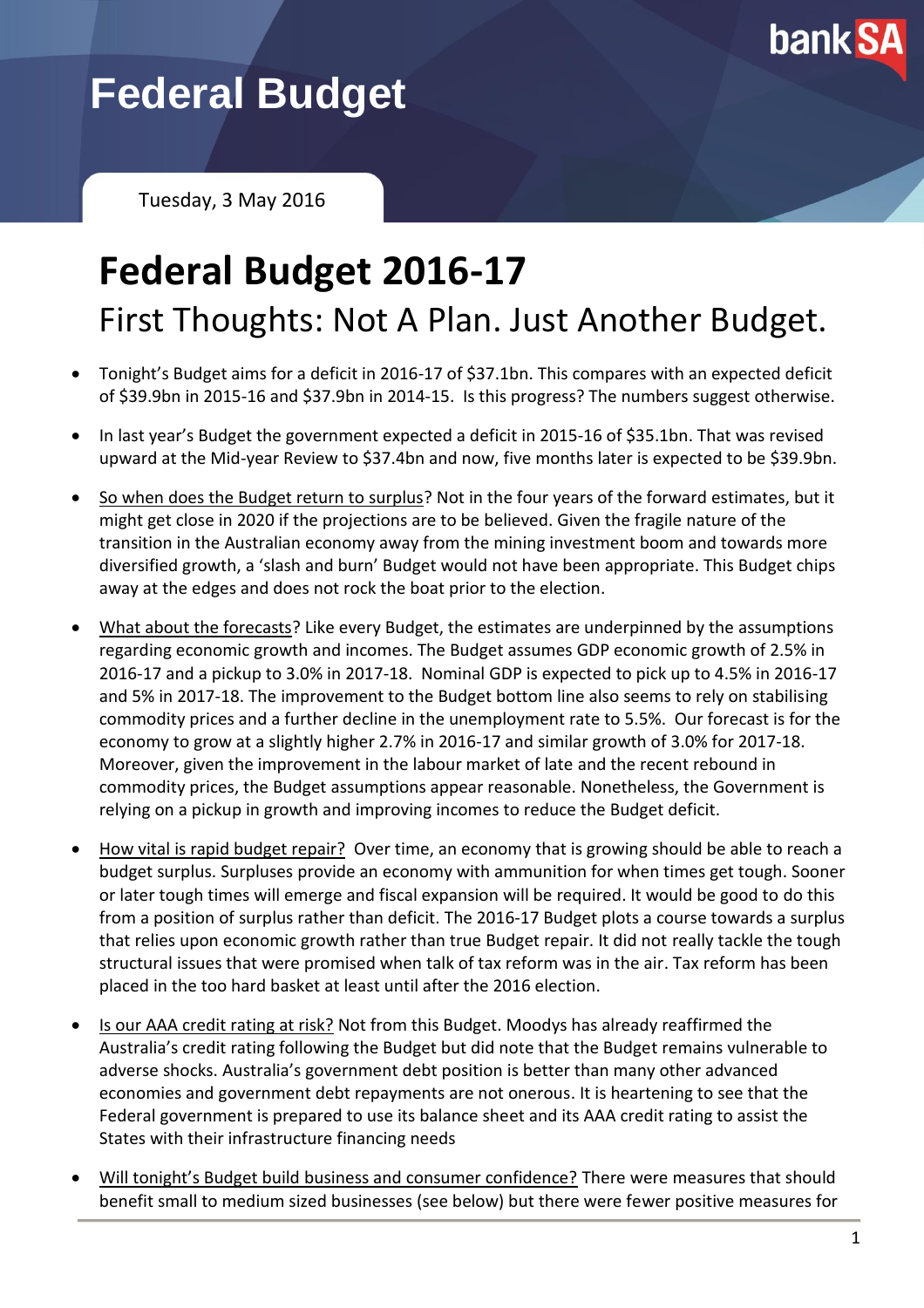consumers. The Budget should lift the spirits of those beneficiaries of new spending and tax deductions. Equally it will disappoint those whose agendas have not been accepted. Much will depend on how the politics of the Budget are played out in the media. Bitter political headlines do little to lift confidence.

- What does the Budget mean for economic growth in 2016-17? The Budget was neither hot nor cold. Spending and concessions were funded by savings elsewhere in the Budget. As such it will not massively add to nor detract from growth. The company tax cuts have the potential to lift investment and hiring but will not set the economy on fire. Of more benefit will be the RBA rate cut and the weakness on the Australian dollar that has flowed from it. This is not a bad Budget. It will make a modest contribution to growth in parts of the economy but it is by no means bold and progressive. Perhaps that will wait until after the election.
- The Budget and interest rates. The RBA trumped the Budget by reducing the cash rate from 2.00% to 1.75% just prior to the Budget. The Budget forecasts modest economic growth in 2016-17 which all but rules out any rate hikes in the next twelve months. It also leaves the door open for a rate cut if growth appears to be falling short of the targets for 2016-17. With the latest rate cut coming on the heels of weak inflation numbers, the outlook for inflation over the next 18 months will be crucial. While a low cash rate seems certain for the next twelve months, there is also likely to be little movement on longer yields. The US appears to be backing away from multiple rate hikes and may do, at most, two small hikes in 2016 if not less. As such there should be little upward pressure on bond yields.
- The Budget and the AUD. The AUD tumbled after the RBA's rate cut and resumed its decline after the Budget was announced. The extended decline was more likely European reaction to the RBA rather than a negative response to the Budget. The direction of the AUD over the next six months will depend upon interest rate differentials and commodity prices. We expect the AUD/USD to sit around \$US 0.74 by December 2016, driven by the expectation of slightly higher interest rates in the United States and some retracement in commodity prices.

| Budget aggregates                      |         |                  |         |         |                    |         |  |
|----------------------------------------|---------|------------------|---------|---------|--------------------|---------|--|
|                                        | Actual  | <b>Estimates</b> |         |         | <b>Projections</b> |         |  |
|                                        | 2014-15 | 2015-16          | 2016-17 | 2017-18 | 2018-19            | 2019-20 |  |
| Underlying cash balance (\$b)(a)       | $-37.9$ | $-39.9$          | $-37.1$ | $-26.1$ | $-15.4$            | -6.0    |  |
| Per cent of GDP                        | $-2.4$  | $-24$            | $-2.2$  | $-1.4$  | $-0.8$             | $-0.3$  |  |
| Fiscal balance (\$b)                   | $-39.9$ | $-39.4$          | $-37.1$ | $-18.7$ | $-9.8$             | $-2.1$  |  |
| Per cent of GDP                        | $-2.5$  | $-2.4$           | $-2.2$  | $-1.0$  | $-0.5$             | $-0.1$  |  |
| (a) Excludes net Future Fund earnings. |         |                  |         |         |                    |         |  |

Budget aggregates and major economic parameters

Major economic parameters(b)

| $\cdots$             |          |         |           |         |                    |         |
|----------------------|----------|---------|-----------|---------|--------------------|---------|
|                      | Outcomes |         | Forecasts |         | <b>Projections</b> |         |
|                      | 2014-15  | 2015-16 | 2016-17   | 2017-18 | 2018-19            | 2019-20 |
| <b>Real GDP</b>      | 2.2      | 21/2    | 21/2      | 3       |                    | 3       |
| Employment           | 1.6      |         | 13/4      | 13/4    | 11/4               | 11/2    |
| Unemployment rate    | 6.1      | 53/4    | 51/2      | 51/2    | 51/2               | 51/2    |
| Consumer price index | 1.5      | 11/4    |           | 21/4    | 21/2               | 21/2    |
| Wage price index     | 2.3      | 21/4    | 21/2      | 23/4    | 31/4               | 31/2    |
| <b>Nominal GDP</b>   | 1.6      | 21/2    | 41/4      | 5       | 5                  | 5       |

(b) Year average growth unless otherwise stated. From 2014-15 to 2017-18, employment and the wage price index are through the year growth to the June quarter. The unemployment rate is the rate for the June quarter. The consumer price index is through the year growth to the June quarter. Source: ABS cat. no. 5206.0, 6202.0, 6345.0, 6401.0 and Treasury.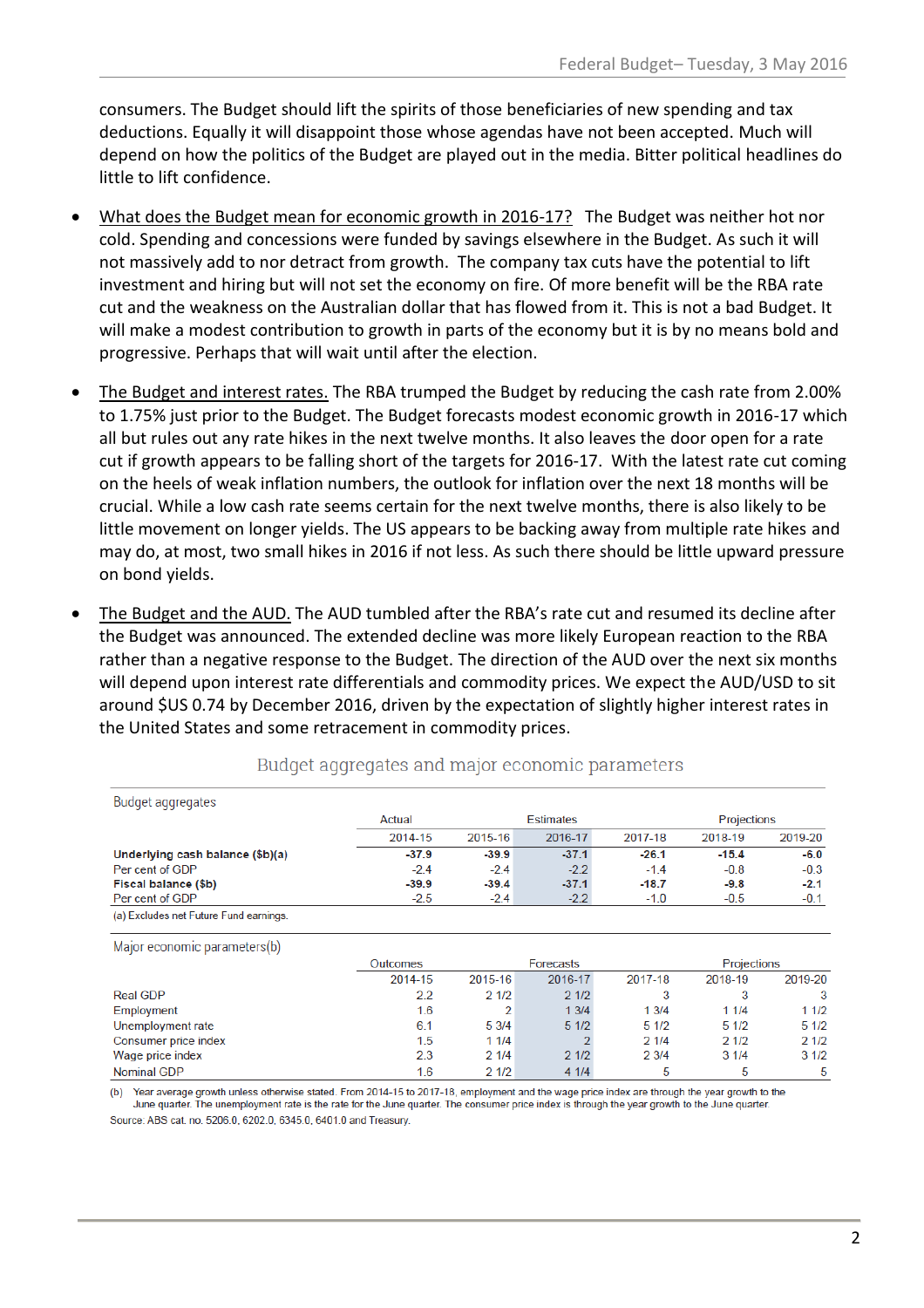#### **Budget Overview**

#### **For Businesses:**

- A Ten Year Enterprise Tax Plan that will boost new investment, create and support jobs and increase real wages, starting with tax cuts for small and medium-sized enterprises, continued investment in the National Innovation and Science agenda, including support for new start-up businesses.
- From 1 July 2016, businesses with annual turnover less than \$10 million will have a company tax rate of 27.5% and progressively lowered to 25% by 2026-27 for all companies.
- Concessions available to small businesses will be extended from businesses with turnover less than \$2 million to businesses with turnover less than \$10 million from 1 July 2016.
- Combating tax avoidance, especially by multinational corporations. This includes an introduction of a Diverted Profits Tax to impose a 40% penalty rate of tax on multinational corporates that attempt to shift their Australian profits offshore to avoid paying tax.

#### **Defence:**

• An additional \$29.9 billion for Defence, including the building of submarines, frigates offshore patrol vessels and Pacific patrol boats. Securing an advanced local defence manufacturing industry through the twenty year defence industry plan, driving new hightech jobs in Australia, including 3,600 direct jobs as part of the Government's naval shipbuilding programme.

#### **Youth Employment:**

• Investment of \$840 million in a Youth Employment Package, creating a Jobs Programme (PaTH) for training, skills and internship placements.

#### **Superannuation Concessions:**

 Closing off generous superannuation tax concessions for Australia's most wealthy and better targeting superannuation tax concessions to support working Australians build independent wealth for their retirement. This includes a introduction of a \$1.6 million transfer balance cap on the amount that can be transferred to tax-free retirement phase accounts, 30% tax on concessional contributions for those earning over \$250,000, a lower \$25,000 annual concessional contribution cap and a \$500,000 lifetime non-concessional cap.

#### **Income Tax Changes:**

 Raising the 32.5% tax threshold from \$80,000 to \$87,000. This will reduce taxpayers facing the 37% marginal tax rate.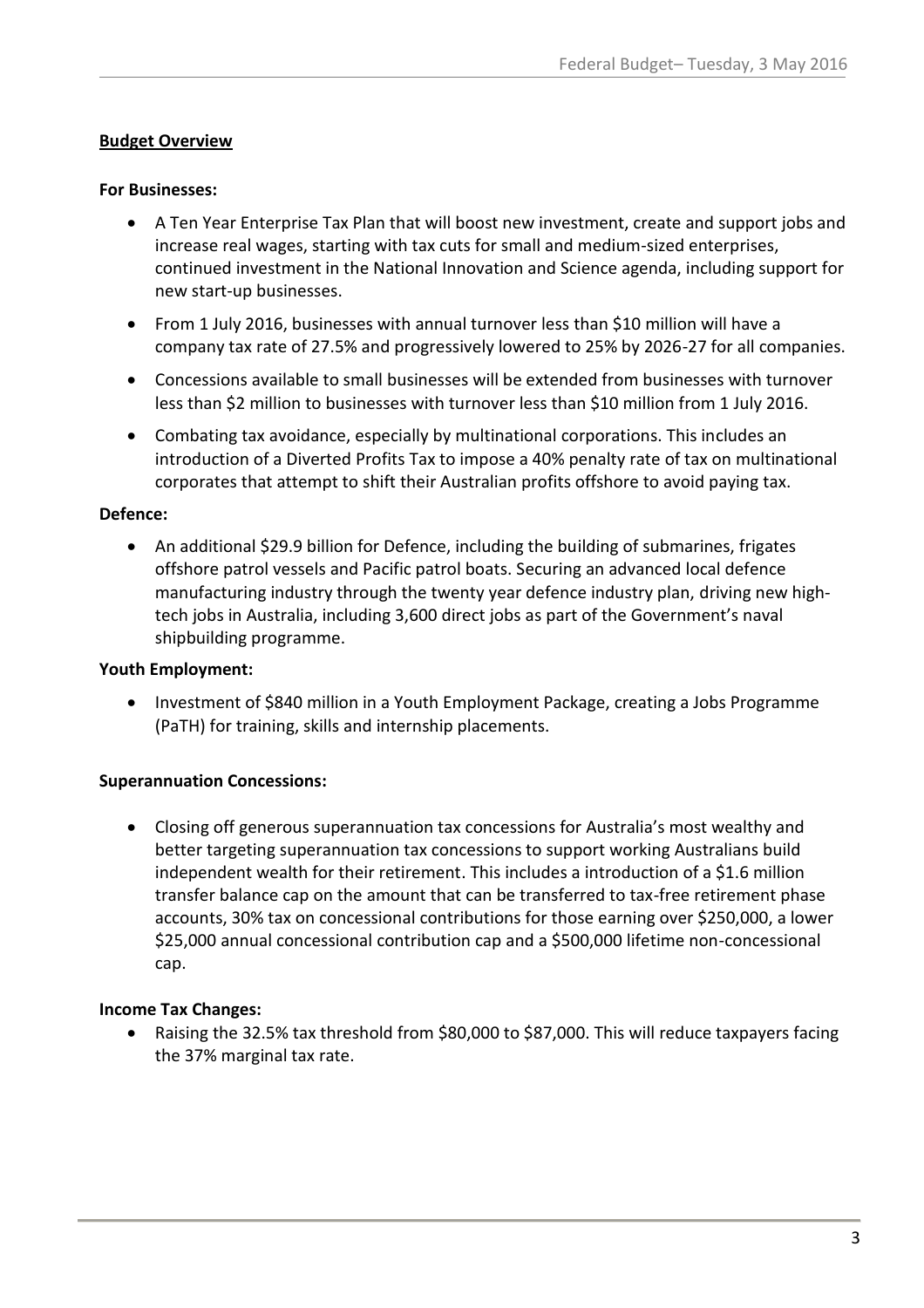#### **The Key Macro Budget Charts**